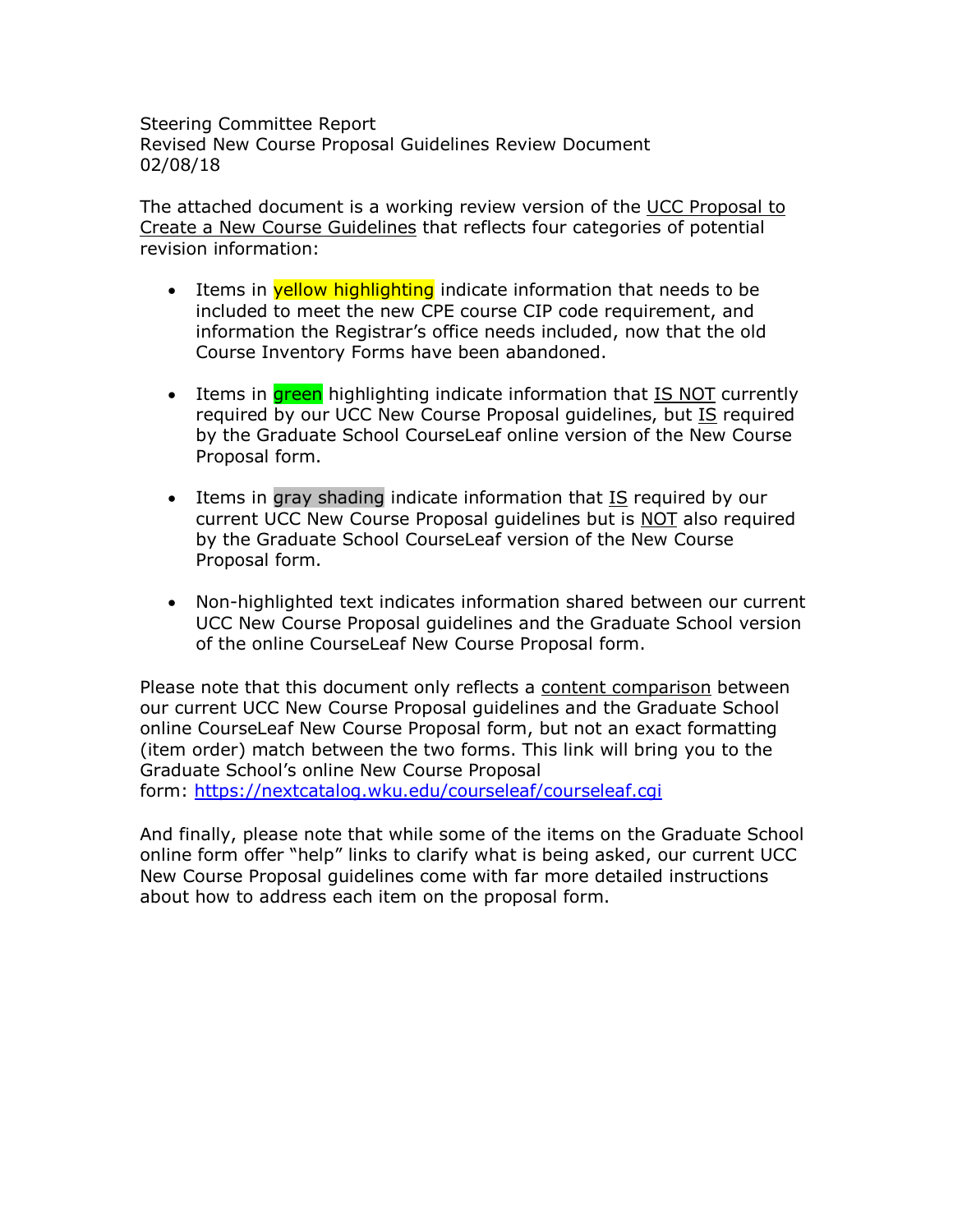#### **Proposal to Create a New Course: Instructions Standardized Font: 11 point Verdana**

#### **Section 1: Proponent Contact Information**

- **1.1 Name/Title:**
- **1.2 Email address:**
- **1.3 Phone #**

#### **Section 2: Course Catalog Information**

- **2.1 Course prefix (subject area) and number:** Course number/prefix combinations may be used only once, and may not be recycled; please check with the registrar's office to get a list of available, valid course numbers.
- **2.2 Course CIP code:** This is a statistical reference number required by the Kentucky Council for Post-Secondary Education. To determine the appropriate CIP reference for this proposed course, follow this link to the National Center for Educational Statistics website. For further assistance contact the Associate Vice President for Academic Planning and Program Development in the WKU Academic Affairs office.
- **2.3 Course title:** The title of the course as it will appear in the course catalog.
- **2.4 Abbreviated Course title:** The title of the course as it will appear on a student's transcript. Limited to 30 characters including spaces and punctuation.
- **2.5 Credit hours/Variable credit:** Indicate the total number of credit hours this course awards. If you're proposing a course with variable credit options, explain that here.
- **2.6 Repeatability:** If the course is not repeatable for credit, simply indicate with N/A. If the course is meant to be repeatable, insert here this exact phrase, indicating the number of times a student can enroll for degree credit beyond the first enrollment, and the total maximum hours for which a student may receive degree credit for this course: Repeatable for a total of \_\_\_ credits. For example, a proposal for a three credit course that a student could take three times would include the phrase Repeatable twice for a total of 9 credits.

**2.7 Course Term:** Indicate whether this course is intended to span more than one term.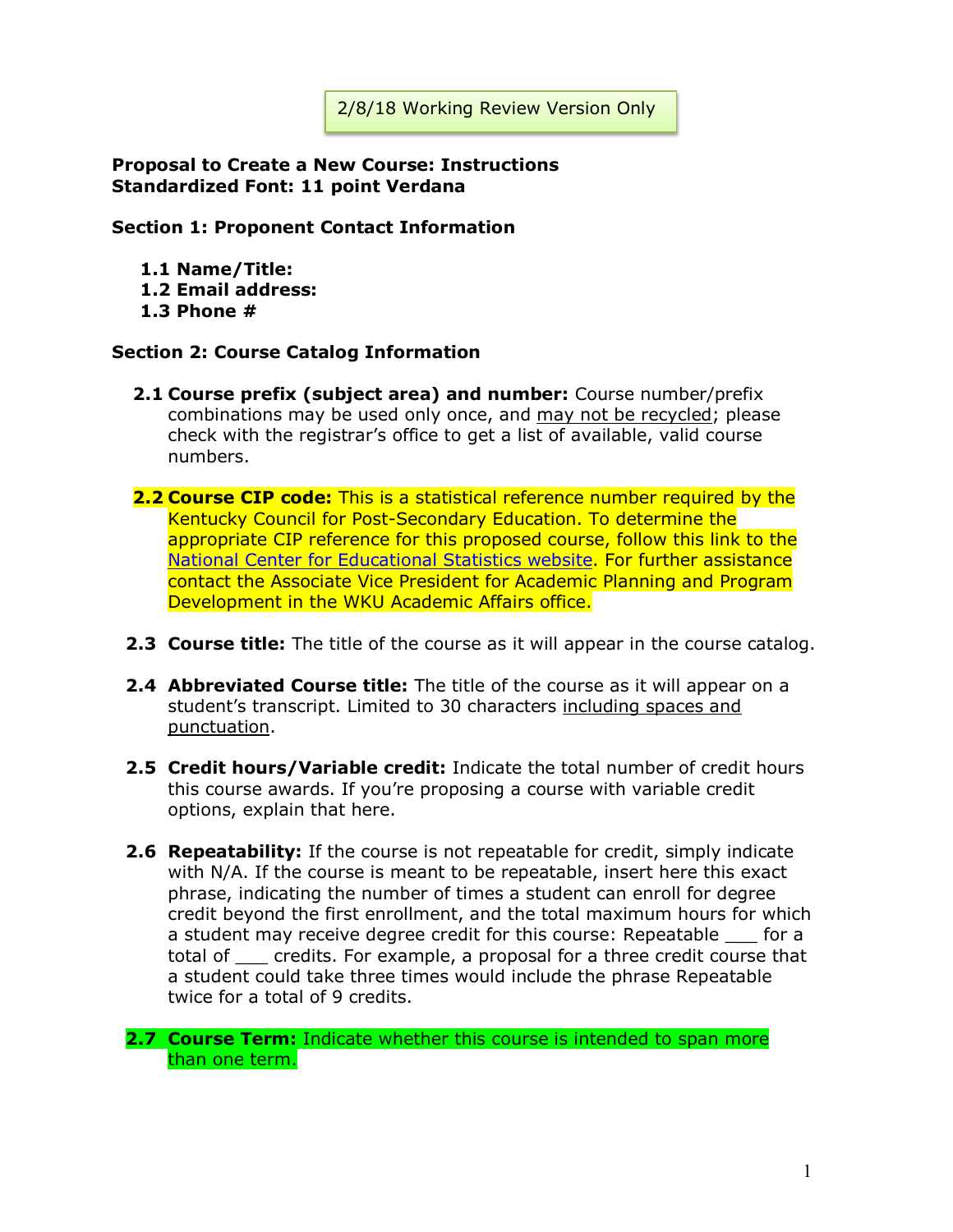- **2.8 Course Catalog Description:** This is the brief, concise, general course description that will be published in the university course catalog and all its iterations; please refer to WKU course catalog for appropriate style and format examples. Do not include any prerequisites, corequisites or any other restrictions here; that information will be required in item 2.9, below.
- **2.9 Prerequisite/Corequisites/Restrictions:** If none, simply indicate with N/A (Not Applicable). If prerequisite and/or corequisite courses are required:
	- Taking care to distinguish between prerequisites and corequisite courses, identify them by subject area prefix and course number only; do not include course titles.
	- List only immediate prerequisites. (Do not list prerequisites for other prerequisite courses.)
	- If you wish to propose prerequisite and/or corequisite courses offered by a department/unit other than the one identified in your proposed course prefix, the head of that other department/unit must be consulted.
- **2.10 Additional Enrollment Requirements:** Additional Enrollment Requirements include such things as instructor permissions (required or optional) class standing, restrictions to certain majors and/or programs, prerequisite course grades etc. If this does not apply, simply indicate with N/A (Not Applicable).
- **2.11 Other Special Course Requirements:** Things such as required specialized equipment and/or supplies, off-campus travel and extraclasstime activities should be noted here. If this does not apply, simply indicate with N/A (Not Applicable).
- **2.12 Grade Type:** Indicate whether students will be assigned a standard A-F final grade, a Pass/Fail (P/F) grade, or No Grade (NG)

**2.13 Schedule Type:** Choose the most appropriate descriptor from this list of options:

| <b>Applied Learning</b>     | <b>Applied Technique</b> | <b>Clinical</b>                  | <b>Co-op Education</b> |
|-----------------------------|--------------------------|----------------------------------|------------------------|
| <b>Ensemble Performance</b> | <b>Independent Study</b> | <b>Internship</b>                | Lab                    |
| Lecture                     | Lecture/Lab              | <b>Matriculation Maintenance</b> | Practicum              |
| Research                    | <b>Seminar</b>           | <b>Student Teaching</b>          | Workshop               |

**2.14 Equivalent Courses:** Is this course equivalent to any other courses offered in by the University? If not, enter N/A (not applicable). If so, list those courses here (Prefix/Course Number/Course Title).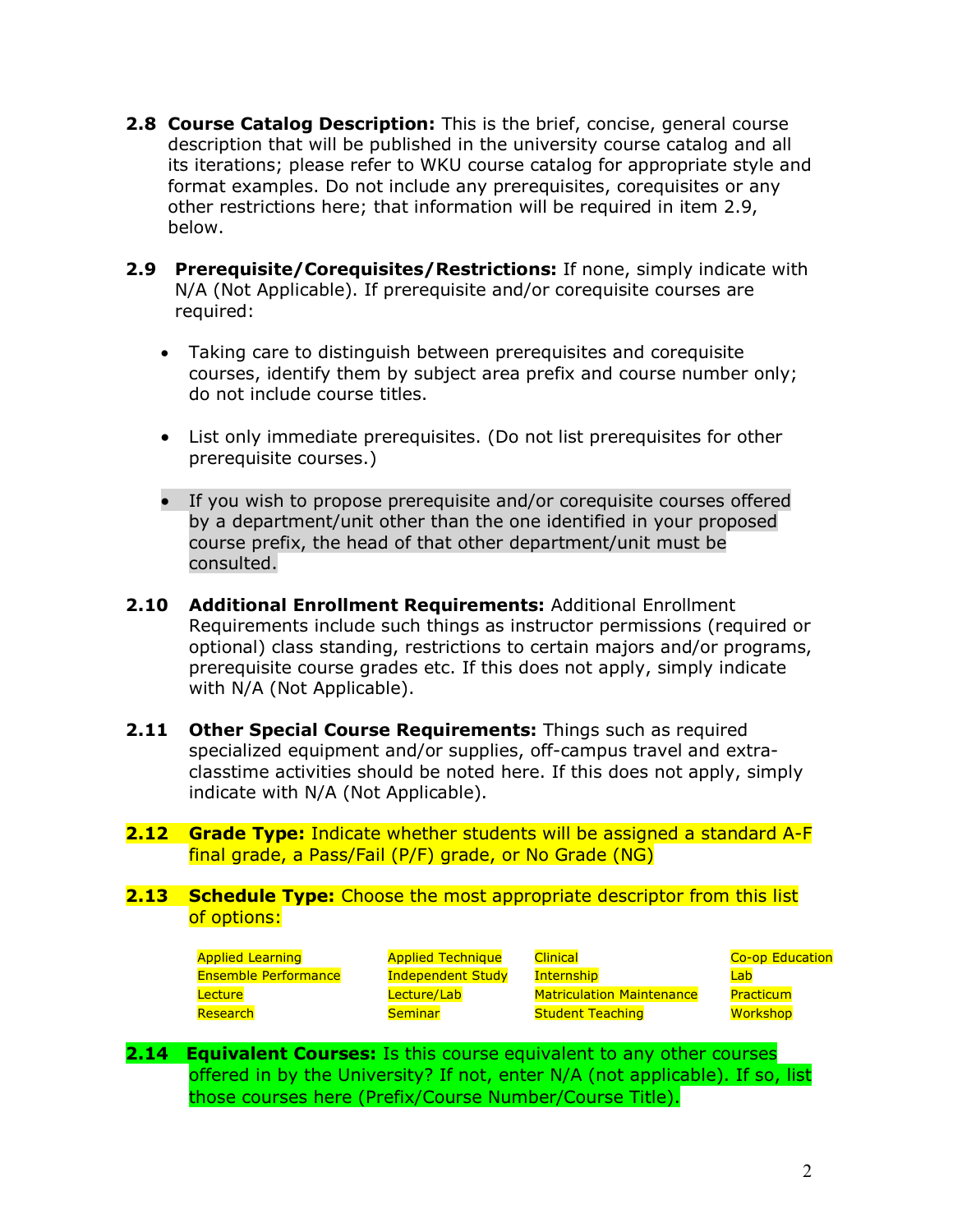# **Section 3: Description of proposed course**

**3.1 Course Content Summary:** Explain, briefly and succinctly, the subject matter of the course, and the approach/methodology that will be used to explore it.

## **3.2 Tentative texts and course materials:** List tentative texts and course materials here.

- **3.3 Learning Outcomes:** These should be stated in terms of what new knowledge and/or skills students should be able to demonstrate upon successfully completing this course. What will they know, and/or know how to do as a result of successfully completing this course? Present these learning outcomes as a bulleted list, or series of brief paragraphs, predicated with "Upon successful completion of this course, students should be able to…" (Please note that this item is concerned with learning outcomes, not course content, which should appropriately be explained in item 3.1, above.)
- **3.4 Assessment/Evaluation:** Describe generally how student's achievement of the learning goals described in section 3.2 (above) will be assessed and evaluated. This should not be a detailed list of every assessment planned in a given semester, but rather a concise, general explanation of the types of assessments that will be employed in the course.

# **3.5 Student Expectations and Requirements:**

## **Section 4: Rationale**

**4.1 Reason for developing this proposed course**: Explain how and why this proposed course is desirable and/or necessary, and how it relates to departmental/college/university wide goals and standards. Please note: while references to course content may be included here for clarity's sake, this section is primarily meant to explain why this course is needed/desirable, not what the course is about, which should have been explained thoroughly in section 3: Description of Proposed Course, above.

# *SPECIAL NOTE REGARDING NEW COLONNADE PROGRAM COURSES*

To be included in the WKU Colonnade general education program, courses must meet criteria unique to that program, and as such, the Colonnade program has its own distinct course approval process: *new* courses being designed and proposed specifically for inclusion in WKU Colonnade program must include that information here, in item 4.1, and must be pre-approved by the Colonnade Committee as meeting their unique requirements *prior* to being acted on by the university's Undergraduate Curriculum Committee. For information, proposal forms and instructions unique to the Colonnade approval process, please refer to the Faculty Resources page of the WKU Colonnade Program Website.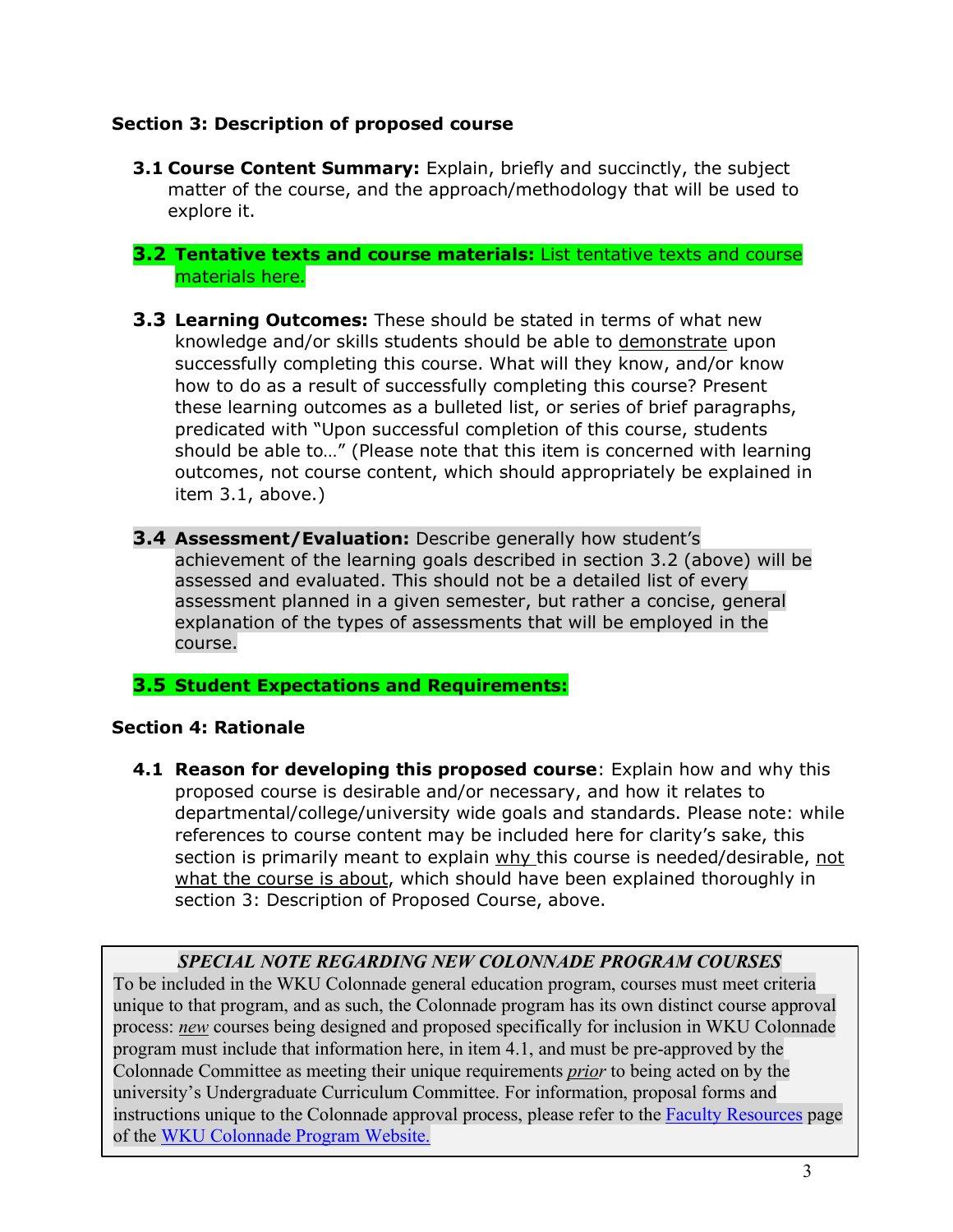**4.2 Is this course related to other courses at WKU?** (A simple Yes or No response.)

**4.3 Relationship to similar courses offered by other university departments/units:** Do any other courses already being offered by other university departments/units share content with this proposed course? If so, have those units been consulted in regards to this proposed course? Explain how this course is unique in its presentation/exploration of that shared content.

## **Section 5: Projected Enrollments/Resources**

- **5.1 How many students per section are expected to enroll in this proposed course?**
- **5.2 How many sections of this course per academic year will be offered?**
- **5.3 How many students per academic year are expected to enroll?**
- **5.4 How were these projections calculated? Explain any supporting evidence/data you have for arriving at these projections.**
- **5.5 Proposed method of staffing:** Will additional staff be required in order to offer this course according to the enrollment projections indicated in items 5.1-4? If so, what actions are being undertaken to secure the necessary additional personnel? If current staffing is sufficient, explain any adjustments necessary to current staffing patterns/teaching loads to accommodate this new course.
- **5.6 Instructional technology resources:** Are the unit's current instructional technology resources sufficient to support this course? If not, what additional resources are needed, and what actions are being undertaken to upgrade those resources?
- **5.7 Library resources:** Will this proposed course require the use of library resources (books, journals, reference materials, audio-visual materials, electronic databases, etc.)? If so, a completed Library Resources Form must be accompany this proposal when submitted to the appropriate College Curriculum Committee. (In order to allow sufficient time for library review, this Library Resources Form must be submitted to the appropriate collection development librarian at least three working days prior to the College curriculum committee at which the proposal will be considered.)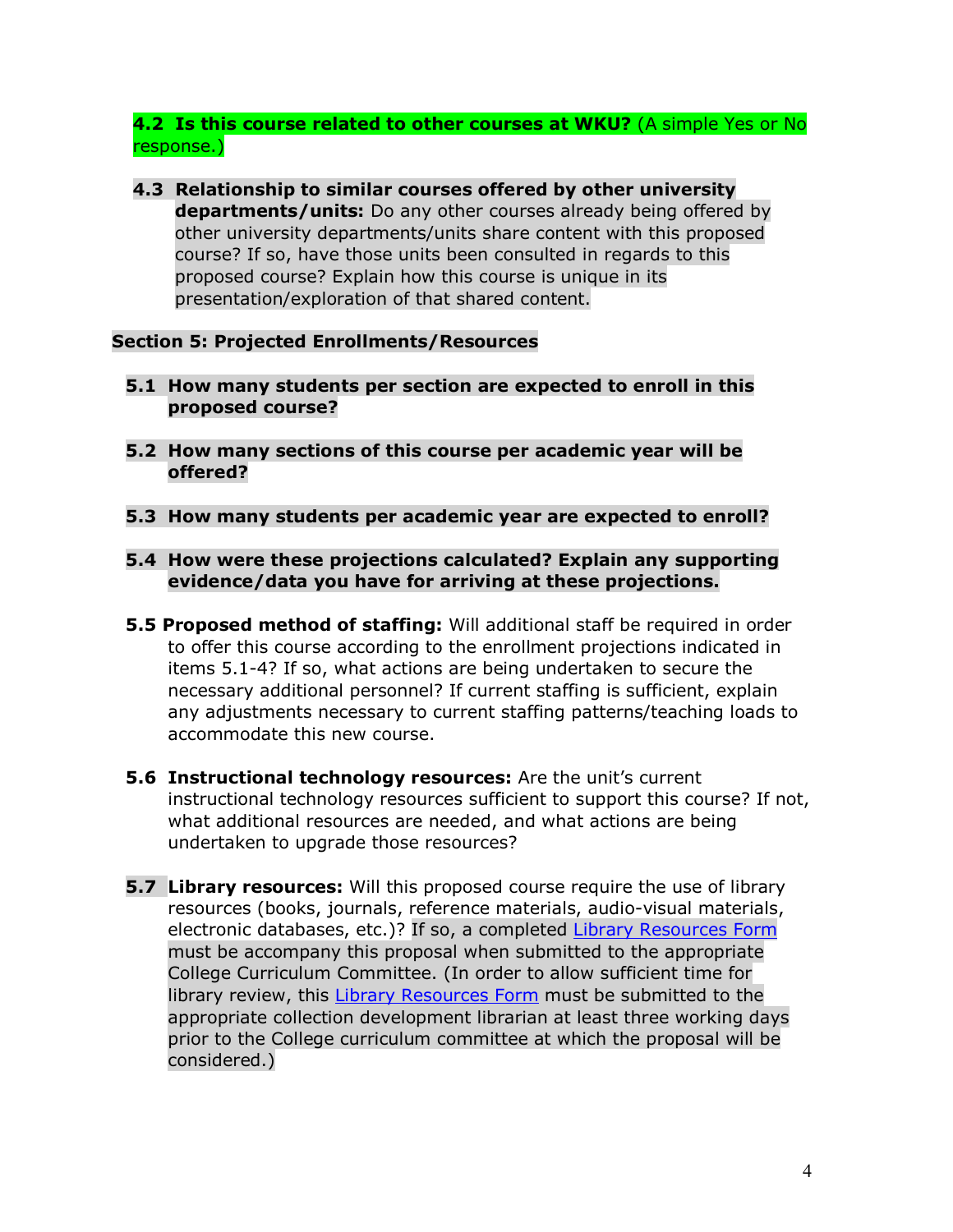**Section 6: Proposed term for implementation:** What semester/year will this course "come on line" and be available to students?

## **Section 7:** Additional Information:

**Section 8: Approval Flow Dates:** The committee approvals needed for this proposal appear in hierarchical, chronologically required order, however… not all new course proposals require all of these committee approvals. Committee approvals needed by all new course proposals appear in boldface type on this form. Questions about other committee approvals should be directed to those committees. If this proposal does not require approval from one of the committees listed here, simply delete that approval date line.

**Section 9: Supplemental Documentation** (The Graduate School CourseLeaf version of the New Course Proposal form provides the function of being able to upload what it refers to as "Supporting Documentation" but gives no indication of what that documentation might be.)

- The appropriate Course Inventory Form This form captures exactly the course information as needed by the Office of the Registrar, and must accompany all new course proposal forms submitted for consideration to their College Curriculum Committees.
- If this proposed new course requires the use of library resources such as books, journals, reference materials, audio-visual materials, electronic databases, etc. a completed Library Resources Form must be submitted with proposal when submitted for consideration to the appropriate College Curriculum Committee.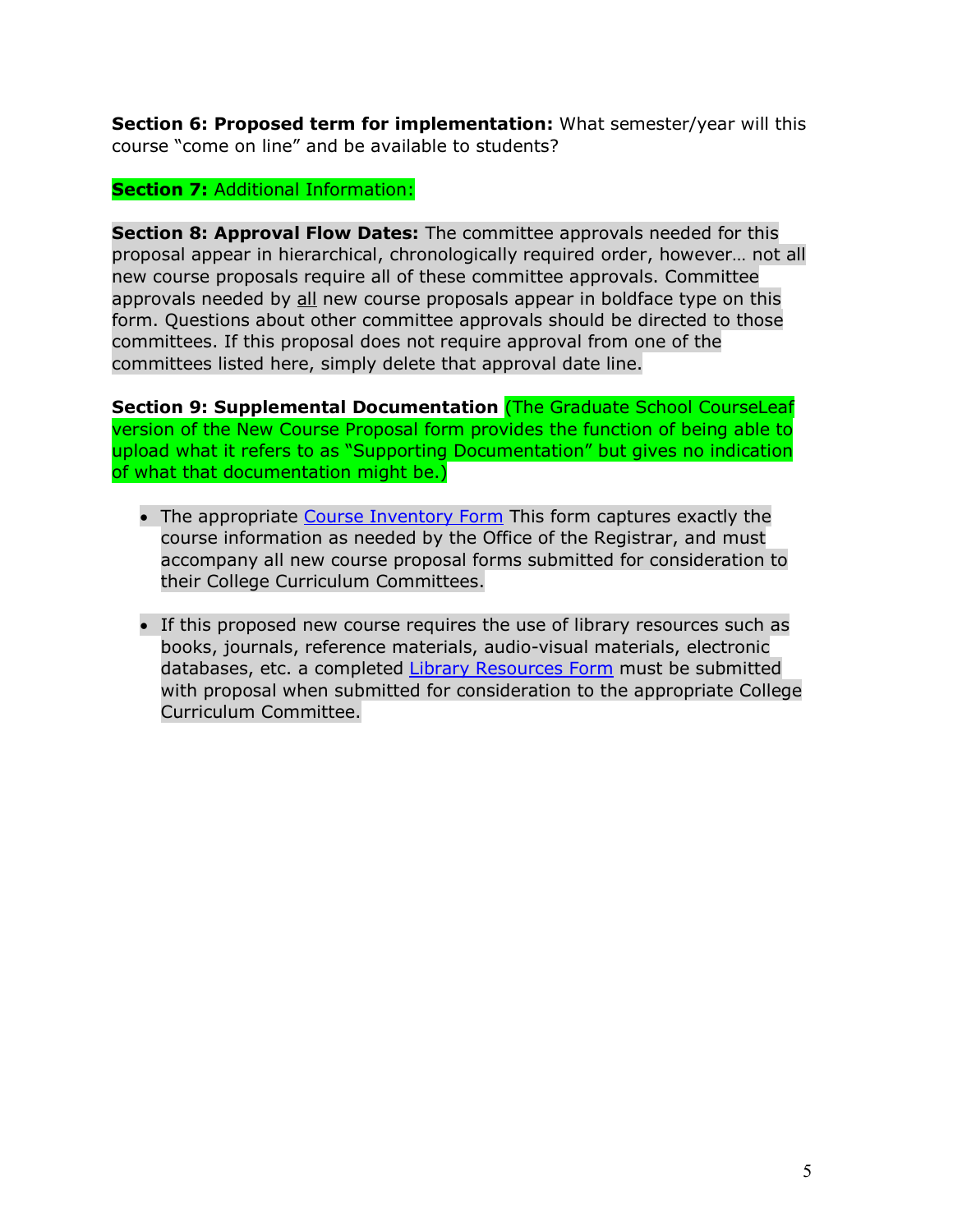# **(Action Item)**

**Proposal to Create a New Course: Xxxx College Department/Unit:** 

## **Section 1: Proponent Contact Information**

- **1.1 Name/Title:**
- **1.2 Email address:**
- **1.3 Phone #**

## **Section 2: Course Catalog Information**

- **2.1 Course prefix (subject area) and number:**
- **2.2 Course CIP code:**
- **2.3 Course title:**
- **2.4 Abbreviated Course title:**
- **2.5 Credit hours/Variable credit:**
- **2.6 Repeatability:**
- **2.7 Course Term: Is this course intended to span more than a single term?**

**YES\_\_\_\_\_ NO\_\_\_\_** 

- **2.8 Course Catalog Description:**
- **2.9 Prerequisite/Corequisites/Restrictions:**
- **2.10 Additional Enrollment Requirements:**
- **2.11 Other Special Course Requirements:**
- **2.12 Grade Type:**
- **2.13 Schedule Type:**
- **2.14 Equivalent Courses:**

#### **Section 3: Description of proposed course**

- **3.1 Course Content Summary:**
- **3.2 Tentative texts and course materials:**